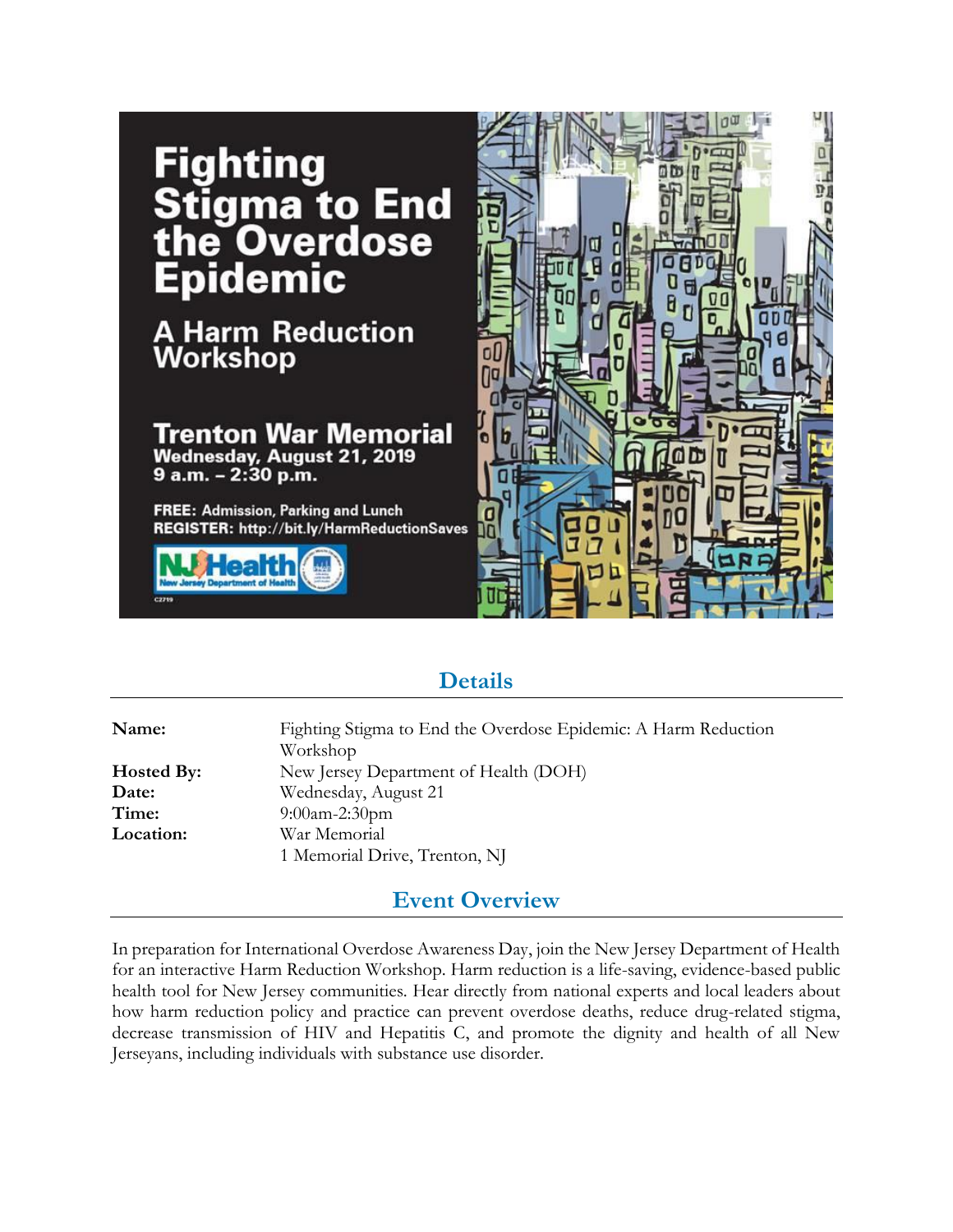# **Priority Attendees**

All concerned New Jerseyans, including those involved in: public health, healthcare, policymaking, law enforcement, state and local government, advocacy, housing, emergency response, and behavioral health. New Jerseyans impacted by substance use disorder, family, friends, and concerned community members are encouraged to attend.

## **Learner Objective**

Workshop participants will:

- Learn the principles and practices of harm reduction, an evidence-based public health practice endorsed by the Centers for Disease Control and Prevention, American Medical Association, and World Health Organization
- Become familiar with existing Harm Reduction Centers in New Jersey and the health services they provide
- Gain tools to reduce the impact of stigma on the health and wellbeing of New Jerseyans with substance use disorder

## **New Jersey Department of Health Statement**

Participants who successfully complete this educational program will be awarded **5.0** New Jersey Public Health Continuing Education Contact Hours. (CEs). HRET has been approved by the New Jersey Department of Health as a provider of New Jersey Public Health Continuing Education Contact Hours  $(CEs)$ .

### **Funding**

This public workshop is supported through the CDC Data-Driven Prevention Initiative and the CDC Cooperative Agreement for Emergency Response: Public Health Crisis Response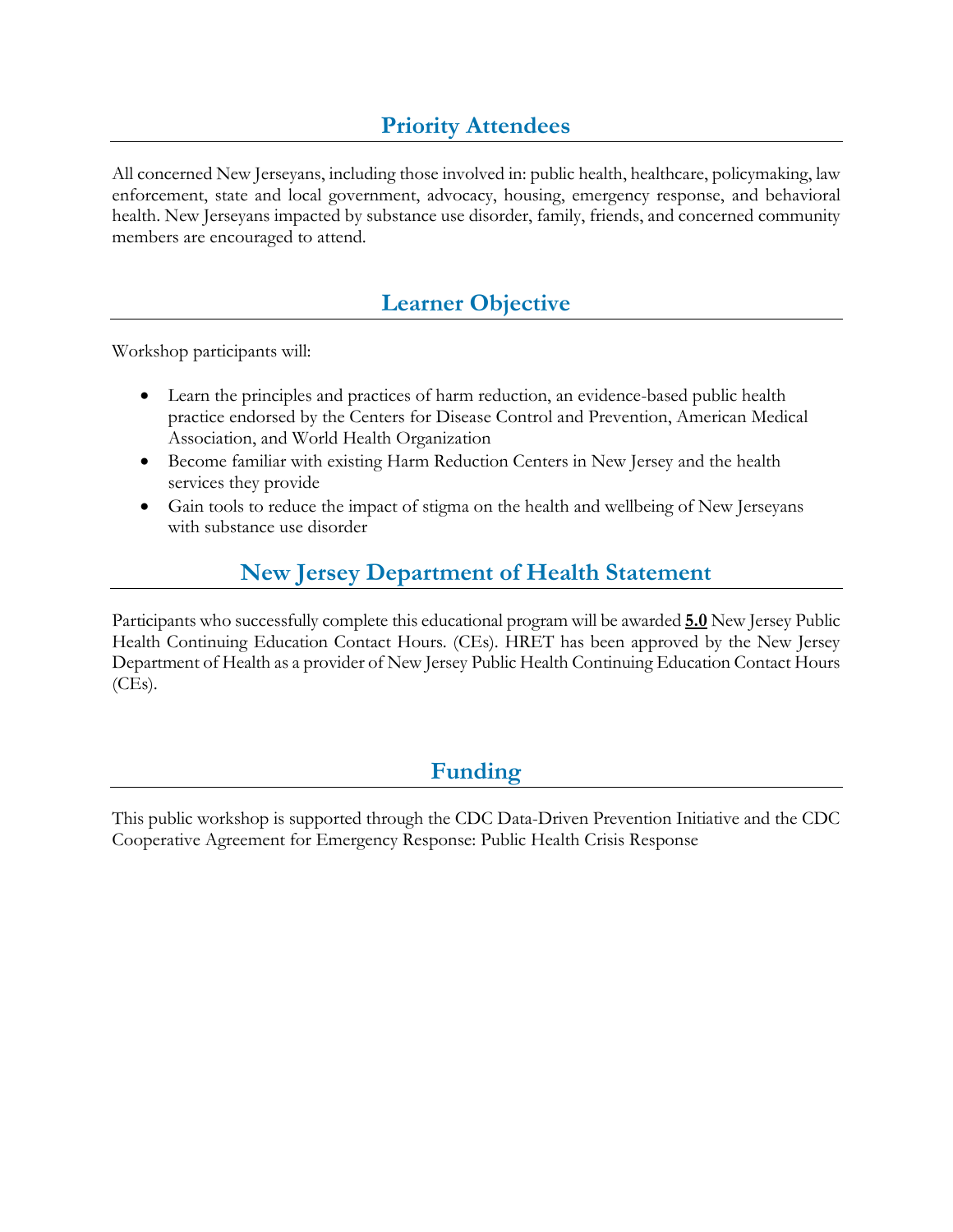# **Fighting Stigma to End the Overdose Epidemic: A Harm Reduction Workshop**



#### **August 21, 2019 9am to 2:30pm Trenton War Memorial**

| $9:00 - 9:30$ am    | <b>Registration &amp; Coffee</b>                                                                                                                                                                                 |
|---------------------|------------------------------------------------------------------------------------------------------------------------------------------------------------------------------------------------------------------|
| $9:30 - 9:45$ am    | <b>Welcome Remarks</b><br>Judith M. Persichilli, Commissioner, NJ Department of<br>Health                                                                                                                        |
| $9:45 - 10:15$ am   | <b>Opening Activity &amp; Reflection</b><br>Christopher Menschner, Assistant Commissioner,<br>$\overline{\phantom{0}}$<br>Division of HIV, STDs, and TB, NJ Department of<br>Health<br>Dr. Leslie Robin Harrison |
| $10:15 - 11:15am$   | <b>Featured Presentation: Harm Reduction 101</b>                                                                                                                                                                 |
|                     | This presentation introduces attendees to the philosophy and practice of<br>harm reduction as a public health strategy that promotes the health and<br>dignity of people who use drugs.                          |
|                     | Facilitated by Sheila P. Vakharia, PhD LMSW, Researcher at Drug<br>Policy Alliance                                                                                                                               |
| $11:15am - 12:15pm$ | <b>Panel: Meet New Jersey's Harm Reduction Providers</b>                                                                                                                                                         |
|                     | Hear directly from NJ's Harm Reduction Center staff. Attendees can<br>ask questions and dispel myths about harm reduction.                                                                                       |
|                     | Moderated by Roseanne Scotti, Senior Technical Advisor, Syringe<br>Access Services at Pennsylvania Department of Health<br>Alicia Parker, Client Service Manager at Hyacinth AIDS<br>Foundation                  |